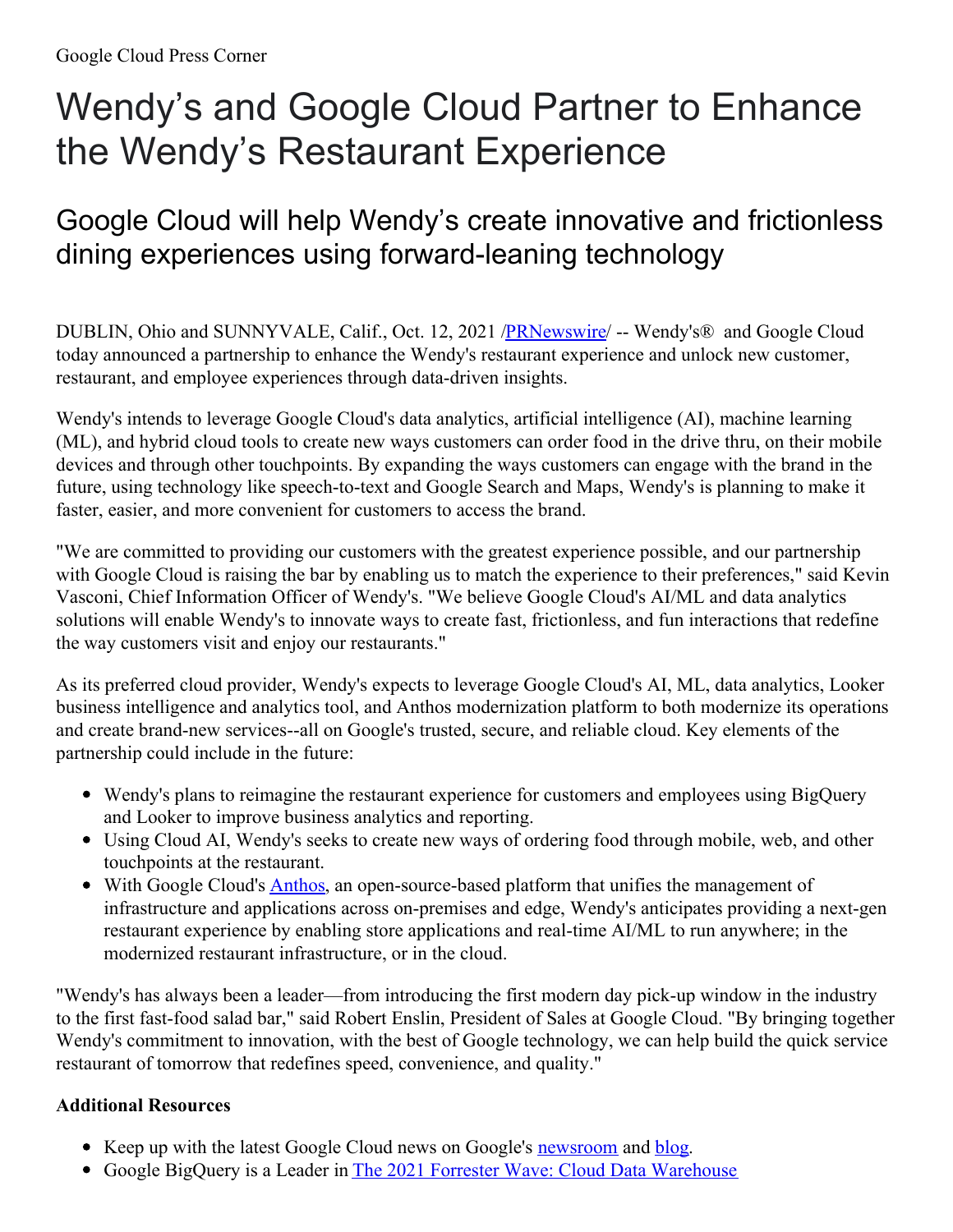- Google named a Leader in 2021 Gartner Magic Quadrant for Cloud [Infrastructure](https://c212.net/c/link/?t=0&l=en&o=3318153-1&h=3474416763&u=https%3A%2F%2Fcloud.google.com%2Fblog%2Fproducts%2Fgcp%2Fgoogle-cloud-a-leader-in-2021-gartner-iaas-mq%3Futm_source%3Dwire%26utm_medium%3Ddisplay%26utm_campaign%3DFY21-press-release-related-content-links%26utm_content%3Dwendys-press-release-google-leader-2021-gartner-mq-cloud-infrastructure-platform-services-again%26utm_term%3D-&a=2021+Gartner+Magic+Quadrant+for+Cloud+Infrastructure+and+Platform+Services+again) and Platform Services again
- Gartner names Google a leader in 2021 Magic Quadrant for Cloud AI [Developer](https://c212.net/c/link/?t=0&l=en&o=3318153-1&h=1906846691&u=https%3A%2F%2Fcloud.google.com%2Fblog%2Fproducts%2Fai-machine-learning%2Fgoogle-cloud-a-leader-in-gartner-mq-for-cloud-ai-developer-services%3Futm_source%3Dwire%26utm_medium%3Ddisplay%26utm_campaign%3DFY21-press-release-related-content-links%26utm_content%3Dwendys-press-release-gartner-names-google-leader-2021-mq-cloud-ai-developer-services-report%26utm_term%3D-&a=2021+Magic+Quadrant+for+Cloud+AI+Developer+Services+report) Services report

### **Forward Looking Statements**

This release contains certain statements that are not historical facts, including statements regarding Wendy's partnership with Google Cloud to enhance the Wendy's restaurant experience and unlock new customer, restaurant, and employee experiences through data-driven insights. Those statements, as well as statements preceded by, followed by or that include the words "will," "may," "believes," "intends," "plans," "expects," "anticipates," or similar expressions constitute "forward-looking statements" within the meaning of the Private Securities Litigation Reform Act of 1995 (the "Reform Act"). The forward-looking statements are based on Wendy's expectations at the time, speak only as of the dates they are made and are susceptible to a number of risks, uncertainties and other factors that may cause our actual results, performance or achievements to differ materially from those expressed or implied in any forward-looking statement. These factors include, but are not limited to, the factors identified in the "Special Note Regarding Forward-Looking Statements and Projections" and "Risk Factors" sections of Wendy's Annual Reports on Form 10-K and Quarterly Reports on Form 10-Q and in Wendy's other filings with the Securities and Exchange Commission. For all forward-looking statements, Wendy's claims the protection of the safe harbor for forward-looking statements contained in the Reform Act.

#### **About Wendy's**

Wendy's was founded in 1969 by Dave Thomas in Columbus, Ohio. Dave built his business on the premise, "Quality is our Recipe®", which remains the guidepost of the Wendy's system. Wendy's is best known for its made-to-order square hamburgers, using fresh, never frozen beef\*, freshly-prepared salads, and other signature items like chili, baked potatoes and the Frosty® dessert. The Wendy's Company (Nasdaq: WEN) is committed to doing the right thing and making a positive difference in the lives of others. This is most visible through the Company's support of the Dave Thomas Foundation for Adoption® and its signature Wendy's Wonderful Kids® program, which seeks to dramatically increase the number of adoptions of children waiting in North America's foster care systems. Today, Wendy's and its franchisees employ hundreds of thousands of people across more than 6,800 restaurants worldwide with a vision of becoming the world's most thriving and beloved restaurant brand. For details on franchising, connect with us at [www.wendys.com/franchising](https://c212.net/c/link/?t=0&l=en&o=3318153-1&h=906035207&u=https%3A%2F%2Fc212.net%2Fc%2Flink%2F%3Ft%3D0%26l%3Den%26o%3D3283883-1%26h%3D2634274284%26u%3Dhttps%253A%252F%252Furldefense.proofpoint.com%252Fv2%252Furl%253Fu%253Dhttp-3A__www.wendys.com_franchising%2526d%253DDwMGaQ%2526c%253D9wxE0DgWbPxd1HCzjwN8Eaww1--ViDajIU4RXCxgSXE%2526r%253DbdI3TXWQyk1tmOZPWgwUGtjCMQNWBGyzwThH4n1X2F4%2526m%253DDNvfCbTQ68bnggO_KAYnpXlPG0FoKknn3wqjKPvPH7A%2526s%253DGW7JPSikhcEPEnc-cbeyUs9jv2bvbHpOEzSzBM3h97s%2526e%253D%26a%3Dwww.wendys.com%252Ffranchising&a=www.wendys.com%2Ffranchising).

Visit [www.wendys.com](https://c212.net/c/link/?t=0&l=en&o=3318153-1&h=2278456683&u=https%3A%2F%2Fc212.net%2Fc%2Flink%2F%3Ft%3D0%26l%3Den%26o%3D3283883-1%26h%3D1639579113%26u%3Dhttps%253A%252F%252Furldefense.proofpoint.com%252Fv2%252Furl%253Fu%253Dhttp-3A__www.wendys.com%2526d%253DDwMGaQ%2526c%253D9wxE0DgWbPxd1HCzjwN8Eaww1--ViDajIU4RXCxgSXE%2526r%253DbdI3TXWQyk1tmOZPWgwUGtjCMQNWBGyzwThH4n1X2F4%2526m%253DDNvfCbTQ68bnggO_KAYnpXlPG0FoKknn3wqjKPvPH7A%2526s%253Dhqy9a2BJyJ70fhxRrgiiHea5OxO9LfiDLqcJ52HO-MA%2526e%253D%26a%3Dwww.wendys.com&a=www.wendys.com) and [www.squaredealblog.com](https://c212.net/c/link/?t=0&l=en&o=3318153-1&h=3160915362&u=https%3A%2F%2Fc212.net%2Fc%2Flink%2F%3Ft%3D0%26l%3Den%26o%3D3283883-1%26h%3D2546659645%26u%3Dhttps%253A%252F%252Furldefense.proofpoint.com%252Fv2%252Furl%253Fu%253Dhttps-3A__clicktime.symantec.com_3ULC4dGKSeviyAQK7NRs12G7Vc-3Fu-3Dhttp-253A-252F-252Fwww.squaredealblog.com%2526d%253DDwMGaQ%2526c%253D9wxE0DgWbPxd1HCzjwN8Eaww1--ViDajIU4RXCxgSXE%2526r%253DbdI3TXWQyk1tmOZPWgwUGtjCMQNWBGyzwThH4n1X2F4%2526m%253DDNvfCbTQ68bnggO_KAYnpXlPG0FoKknn3wqjKPvPH7A%2526s%253DMyt0Oz9MrIow35QbTgOOOc9QBNgaJTSpabhRqHPdXzQ%2526e%253D%26a%3Dwww.squaredealblog.com&a=www.squaredealblog.com) for more information and connect with us on Twitter and Instagram using @wendys, and on Facebook at [www.facebook.com/wendys/](https://c212.net/c/link/?t=0&l=en&o=3318153-1&h=3006354900&u=https%3A%2F%2Fc212.net%2Fc%2Flink%2F%3Ft%3D0%26l%3Den%26o%3D3283883-1%26h%3D700714763%26u%3Dhttp%253A%252F%252Fwww.facebook.com%252Fwendys%252F%26a%3Dwww.facebook.com%252Fwendys%252F&a=www.facebook.com%2Fwendys%2F).

*\*Fresh beef available in the contiguous U.S., Alaska, and Canada.*

### **About Google Cloud**

Google Cloud accelerates organizations' ability to digitally transform their business with the best infrastructure, platform, industry solutions and expertise. We deliver enterprise-grade solutions that leverage Google's cutting-edge technology – all on the cleanest cloud in the industry. Customers in more than 200 countries and territories turn to Google Cloud as their trusted partner to enable growth and solve their most critical business problems.